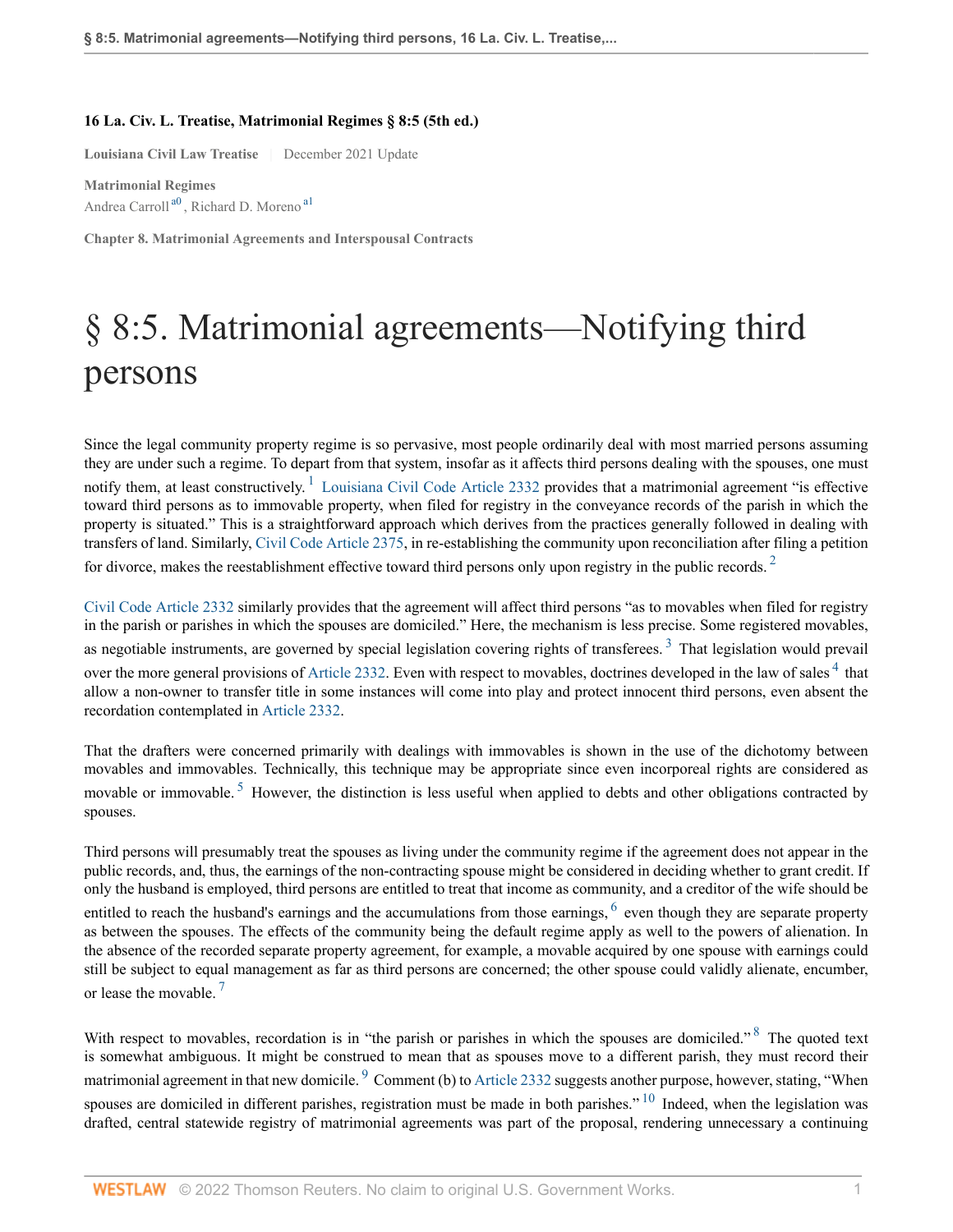<span id="page-1-0"></span>registration as spouses moved about the state. That proposal was defeated, however.  $^{11}$  $^{11}$  $^{11}$  The result is that in a mobile society, third persons are not well-protected with respect to matrimonial agreements that were contracted when the spouses were domiciled elsewhere. In a crucial situation, a search of the records in 64 parishes would be required to ascertain with certainty that no such agreement was recorded in the state.

<span id="page-1-1"></span>By the terms of [Civil Code Article 2332](http://www.westlaw.com/Link/Document/FullText?findType=L&pubNum=1000012&cite=LACIART2332&originatingDoc=I8c921076459411daa5cf8cb133fe54f9&refType=LQ&originationContext=document&vr=3.0&rs=cblt1.0&transitionType=DocumentItem&contextData=(sc.Search)), it is clear that the matrimonial agreement affects third persons from the time of filing for registry. <sup>[12](#page-2-13)</sup> As between themselves, the parties can provide for another effective date. Absent a specific date being agreed to, the contract would bind the parties as of the time of execution. Future effective dates would seem to present no problems, since no provision forbids them, and indeed might be desirable for accounting and tax simplicity. Retroactive application of the agreements as between the parties would also seem to be allowed, since they are not prohibited by a general rule, and there would

<span id="page-1-4"></span><span id="page-1-3"></span><span id="page-1-2"></span>seem to be no basic public policy violated here anymore than would be the case with any other contract. <sup>[13](#page-2-14)</sup> In *Heyl v. Heyl*, <sup>[14](#page-2-15)</sup> the court of appeal allowed a contract to apply retroactively and reclassify property acquired during the marriage. After living in community for more than three years, the parties executed an agreement under which "all property acquired by the respective spouses during the marriage and prior to the agreement was to belong to their respective separate estates."<sup>[15](#page-2-16)</sup> However, if the retroactive application involves changes in ownership of existing property, the result could be a donation, at least to the extent there was no exchange of equivalents. Such a donation would still be reducible if the forced portion of an heir were affected. <sup>[16](#page-2-17)</sup>

<span id="page-1-7"></span><span id="page-1-6"></span><span id="page-1-5"></span>In *O'Krepki v. O'Krepki*, <sup>[17](#page-2-18)</sup> the court of appeal approved a contract that changed a matrimonial regime retroactively to the date of marriage. The spouses had contracted a separate property regime before their marriage in 1984 and then contracted in 1986 to "re-establish the community of acquets and gains constituting the legal regime … as though they had not taken any action previous to marriage." <sup>[18](#page-3-0)</sup> The Civil Code contains no explicit requirement, as the defendant urged, that a valid transfer requires an enumeration of each specific item being donated. A close analog can be found in [Louisiana Civil Code Article 2375,](http://www.westlaw.com/Link/Document/FullText?findType=L&pubNum=1000012&cite=LACIART2375&originatingDoc=I8c921076459411daa5cf8cb133fe54f9&refType=LQ&originationContext=document&vr=3.0&rs=cblt1.0&transitionType=DocumentItem&contextData=(sc.Search)) which provides for re-establishment of a community upon reconciliation of the spouses after a petition for divorce has been filed without an itemization of the assets involved. <sup>[19](#page-3-1)</sup> The interests of third persons are also not harmed, since they are not affected by the agreement until the time of recordation.

<span id="page-1-9"></span><span id="page-1-8"></span>Traditionally, out of state couples moving to Louisiana were allowed a period of one year during which they could adopt a matrimonial agreement;  $^{20}$  $^{20}$  $^{20}$  otherwise they were bound by the legal community. Because a matrimonial regime was immutable under the existing law, it was rational to assume that the matrimonial agreement adopted by the non-residents would relate back to the time of moving to Louisiana, except to the extent third persons might be harmed. However, since the law now allows spouses to change their matrimonial regime quite often, it also seems there should be no reason to prevent the out of state couple from choosing another effective date. The goal of an immutable property relationship during all of the marriage is no longer an important policy, so the parties should be able to contract freely in that regard. Of course, these contracts also come within the rule that third persons are not affected until filing.  $21$ 

<span id="page-1-11"></span><span id="page-1-10"></span>In *Price v. Wise*, <sup>[22](#page-3-4)</sup> the Louisiana Court of Appeal for the First Circuit considered an attempt at a matrimonial agreement drafted by a couple who were married and domiciled in Louisiana for several years, then moved out of state, and finally moved back into the state, executing a separate property agreement within a year of their move back. The parties did not obtain judicial approval of their agreement. Husband argued that the separate property agreement was effective under the one-year exception provided to non-domiciliaries. The First Circuit disagreed, holding that "the legislature intended for the exception to apply to couples married and domiciled outside of this State, who later acquire a Louisiana domicile," as those couples need time to familiarize themselves with the regime and make a choice. Husband and wife in the case at hand, because they were married in

<span id="page-1-12"></span>Louisiana, were familiar with the regime, and it was not such couples that the one-year exception was intended to protect.<sup>[23](#page-3-5)</sup> As a result, their separate property agreement was ineffective for lack of judicial approval.

<span id="page-1-15"></span><span id="page-1-14"></span><span id="page-1-13"></span>Under [Civil Code Article 2332,](http://www.westlaw.com/Link/Document/FullText?findType=L&pubNum=1000012&cite=LACIART2332&originatingDoc=I8c921076459411daa5cf8cb133fe54f9&refType=LQ&originationContext=document&vr=3.0&rs=cblt1.0&transitionType=DocumentItem&contextData=(sc.Search)) matrimonial agreements do not have to be recorded to be valid. It may well suit a couple to deal with third persons as though they were under the legal community regime, especially as to contracting debts and alienating assets, but to have a different regime as between them. Some persons may simply want to keep such matters private. Whatever the reason, there is nothing to require them to make such agreements public so long as third persons are not injured in the process.  $24$  Their heirs, of course, would not qualify as protected third persons because they would be successors.  $25$  It is required, however, that the agreement be in writing and that it be either "made by authentic act or by an act under private signature duly acknowledged by the spouses."<sup>[26](#page-3-8)</sup>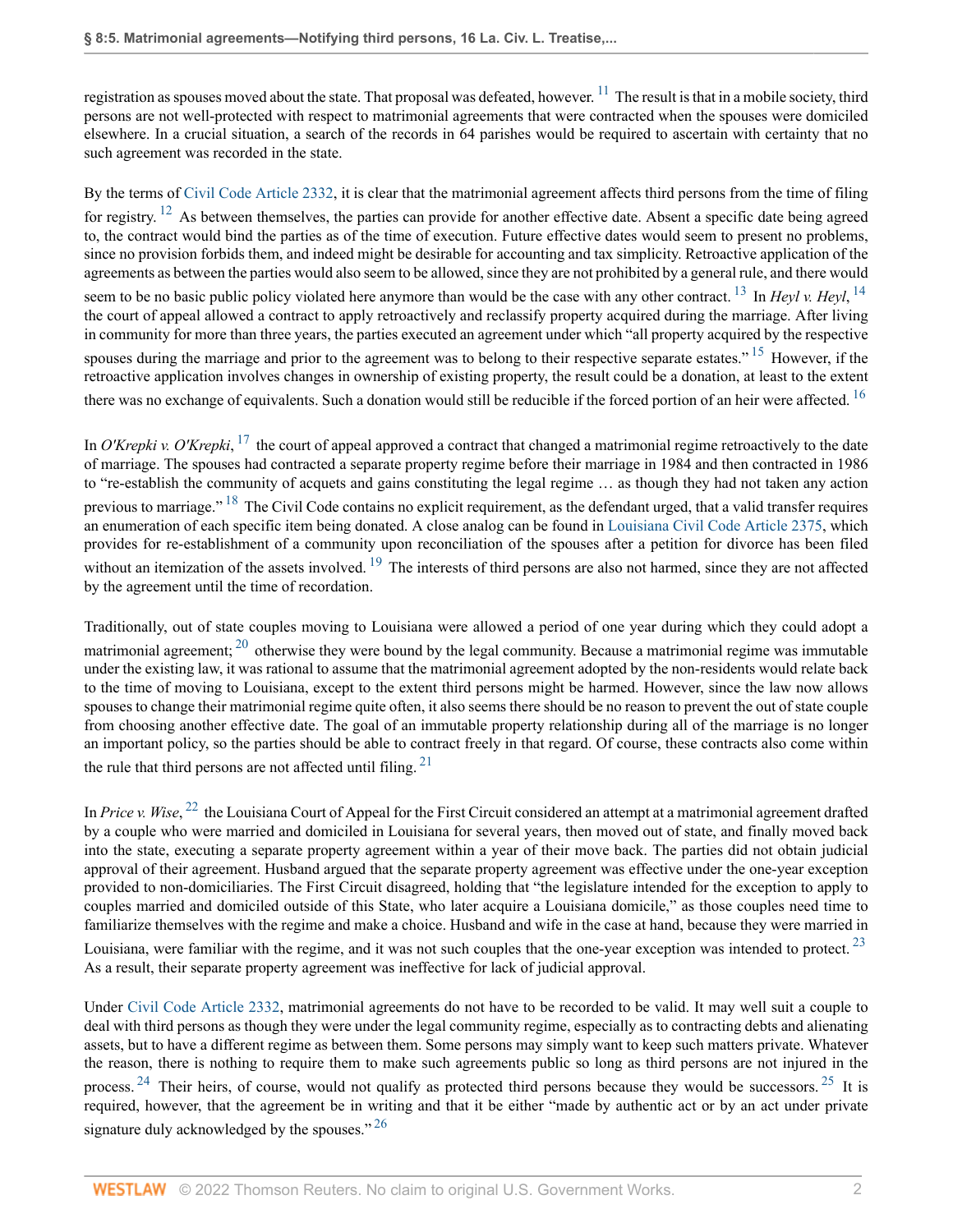Westlaw. © 2021 Thomson Reuters. No Claim to Orig. U.S. Govt. Works.

## **Footnotes**

<span id="page-2-18"></span><span id="page-2-17"></span><span id="page-2-16"></span><span id="page-2-15"></span><span id="page-2-14"></span><span id="page-2-13"></span><span id="page-2-12"></span><span id="page-2-11"></span><span id="page-2-10"></span><span id="page-2-9"></span><span id="page-2-8"></span><span id="page-2-7"></span><span id="page-2-6"></span><span id="page-2-5"></span><span id="page-2-4"></span><span id="page-2-3"></span><span id="page-2-2"></span><span id="page-2-1"></span><span id="page-2-0"></span>

| a <sub>0</sub> | Donna W. Lee Professor of Family Law &                                                                                                                                                                                                                                                                                                                                                                                                                                                                                                                                                                                                                                                                                                                                                                                      |
|----------------|-----------------------------------------------------------------------------------------------------------------------------------------------------------------------------------------------------------------------------------------------------------------------------------------------------------------------------------------------------------------------------------------------------------------------------------------------------------------------------------------------------------------------------------------------------------------------------------------------------------------------------------------------------------------------------------------------------------------------------------------------------------------------------------------------------------------------------|
|                | C.E. Laborde, Jr. Professor of Law<br>Louisiana State University Law School                                                                                                                                                                                                                                                                                                                                                                                                                                                                                                                                                                                                                                                                                                                                                 |
| a1             | Attorney at Law                                                                                                                                                                                                                                                                                                                                                                                                                                                                                                                                                                                                                                                                                                                                                                                                             |
| $\mathbf{1}$   | See Hargrave, Public Records & Property Rights, 56 La. L. Rev. 535 (1996); Baade, Marriage Contracts<br>in French and Spanish Louisiana: A Study in "Notarial" Jurisprudence, 53 Tul. L. Rev. 1 (1979).                                                                                                                                                                                                                                                                                                                                                                                                                                                                                                                                                                                                                     |
| $\overline{2}$ | The amendment to La. Civ. Code art. 2375, providing for the recordation of a notice of reestablishment of<br>the community, establishes a unique device. It is not an instrument or agreement that must be recorded; it<br>is "a notice thereof" that must be filed for registry. Presumably a unilateral declaration that a reconciliation<br>has occurred would be sufficient.                                                                                                                                                                                                                                                                                                                                                                                                                                            |
| 3              | 2005 La. Acts, No. 169 extensively amended, renumbered and reenacted the Louisiana Law of Registry.<br>See e.g., R.S. 10:3-301 to 10:3-311.                                                                                                                                                                                                                                                                                                                                                                                                                                                                                                                                                                                                                                                                                 |
| 4              | Comment: Sales of Another's Movables—History, Comparative Law, and Bona Fide Purchasers, 29 La.<br>L. Rev. 329, 348-359 (1969). Comment: Transfer of Movables by a Non-Owner, 55 Tul. L. Rev. 145<br>(1980) (written before the repeal of La. Civ. Code art. 520 by 1981 La. Acts, No. 125, $\S$ 1).                                                                                                                                                                                                                                                                                                                                                                                                                                                                                                                        |
| 5              | C.C. arts. 448, 461, and 470.                                                                                                                                                                                                                                                                                                                                                                                                                                                                                                                                                                                                                                                                                                                                                                                               |
| 6              | C.C. art. 2345.                                                                                                                                                                                                                                                                                                                                                                                                                                                                                                                                                                                                                                                                                                                                                                                                             |
| 7              | Unless, of course, it is furniture or furnishings in the family home, in which case La. Civ. Code art. 2347<br>requires consent of both spouses for alienation, encumbrance or lease; see $\S$ § 5:1 et seq.                                                                                                                                                                                                                                                                                                                                                                                                                                                                                                                                                                                                                |
| 8              | C.C. art. 2332.                                                                                                                                                                                                                                                                                                                                                                                                                                                                                                                                                                                                                                                                                                                                                                                                             |
| 9              | Downing v. C.I.R., T.C. Memo. 2003-347, T.C.M. (RIA) P 2003-347 (2003) (Tax Court rejected<br>the government's argument that a matrimonial agreement properly recorded in the spouses' parish of<br>domicile(s) at the time of execution need be re-recorded in their new domicile to be effective against<br>third persons as to movables. The Tax Court concluded that the express language of Civil Code Article<br>2332 required nothing more, and that any potential burdens on third persons "are properly within the<br>province of Louisiana's lawmaking structure.").                                                                                                                                                                                                                                              |
| 10             | It was not until 1985 La. Acts, No. 272 that La. Civ. Code art. 39 was amended to remove the reference,<br>"A married woman has no other domicile than that of her husband." However, that provision had long<br>been considered ineffective because it violated the woman's equal protection rights. See Note: 53 Tul.<br>L. Rev. 973 (1979).                                                                                                                                                                                                                                                                                                                                                                                                                                                                              |
| 11             | Spaht and Samuel, Equal Management Revisited: 1979 Legislative Modifications of the 1978<br>Matrimonial Regimes Law, 40 La. L. Rev. 84 106; La. H.B. No. 802, 5th Reg. Sess. (1979).                                                                                                                                                                                                                                                                                                                                                                                                                                                                                                                                                                                                                                        |
| 12             | In re Pietri, 59 B.R. 68, 70–71 (Bankr. M.D. La. 1986), involved an attempt by a trustee to avoid<br>as a fraudulent transfer a matrimonial agreement modifying the legal community. The agreement was<br>executed in 1981 but not recorded until 1984, just 14 days before the husband filed a petition in<br>bankruptcy. "As to third parties, therefore, the effects of the legal community property regime existed<br>from the date of the marriage until April 25, 1984, and any property acquired during that period was<br>community property, at least as to creditors; that property then became property of the estate<br>Therefore, the recordation of the matrimonial agreement did not remove any property that would have<br>been property of the estate if the matrimonial agreement had not been recorded." |
| 13             | 1978 La. Acts, No. 627; R.S. 9:2834, cmt. (b).                                                                                                                                                                                                                                                                                                                                                                                                                                                                                                                                                                                                                                                                                                                                                                              |
| 14             | Heyl v. Heyl, 445 So. 2d 88 (La. Ct. App. 2d Cir. 1984).                                                                                                                                                                                                                                                                                                                                                                                                                                                                                                                                                                                                                                                                                                                                                                    |
| 15             | Heyl, 445 So. 2d at 92, n.3.                                                                                                                                                                                                                                                                                                                                                                                                                                                                                                                                                                                                                                                                                                                                                                                                |
| 16             | C.C. arts. 1502 to 1518.                                                                                                                                                                                                                                                                                                                                                                                                                                                                                                                                                                                                                                                                                                                                                                                                    |
| 17             | O'Krepki v. O'Krepki, 529 So. 2d 1317 (La. Ct. App. 5th Cir. 1988).                                                                                                                                                                                                                                                                                                                                                                                                                                                                                                                                                                                                                                                                                                                                                         |